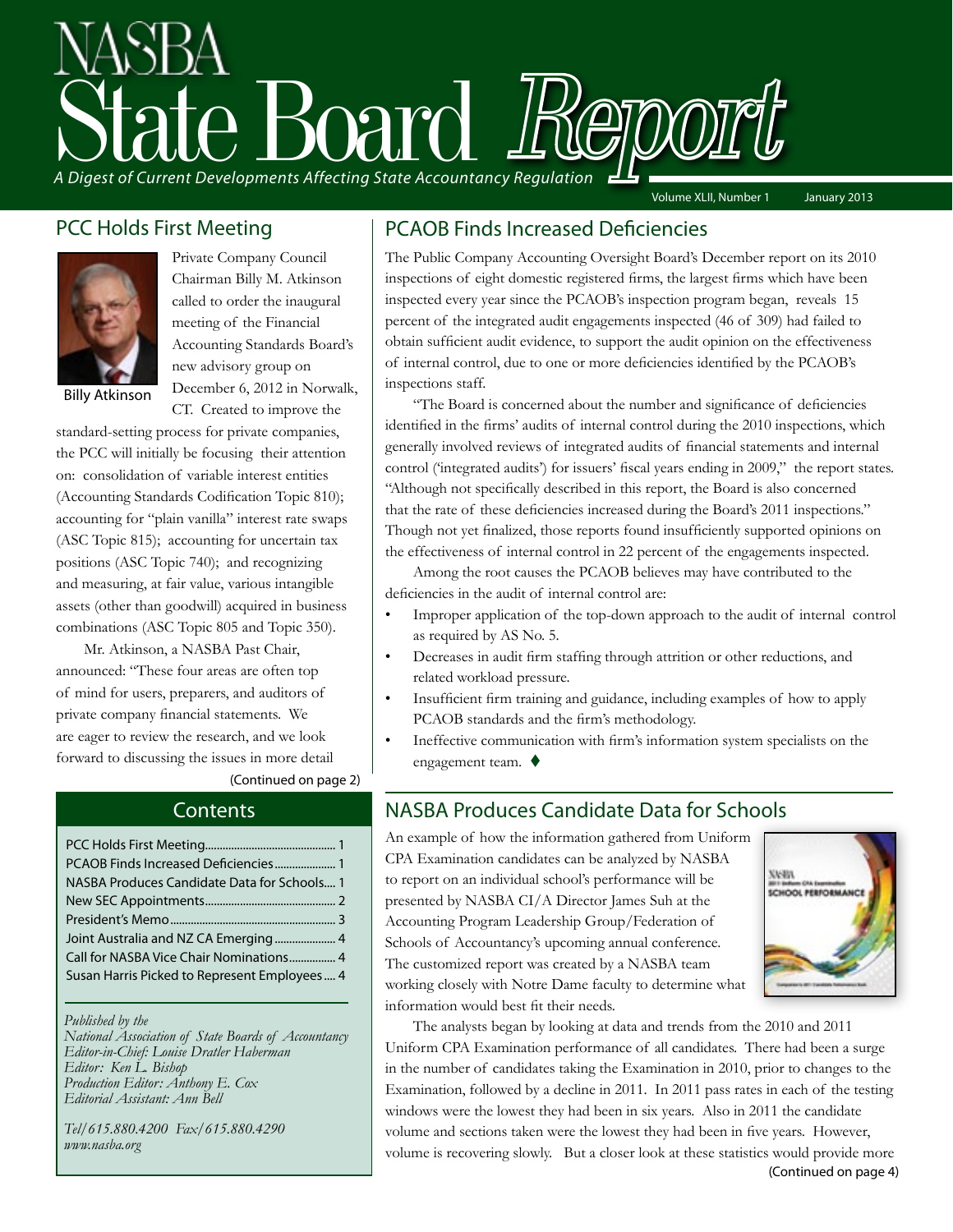#### <span id="page-1-0"></span>PCC Holds First Meeting (Continued from page 1)

at our next meeting, on February 12th. After we discuss these issues further, we'll make a decision about which projects to add to the PCC's agenda." Their meetings will be archived on www. accountingfoundation.org.

Other PCC members are: George Beckwith, Steve Brown, Jeff Bryan, Mark Ellis, Tom Groskopf, Neville Grusd, Carleton Olmanson, Diane M. Rubin (NASBA Past Chair) and Lawrence E. Weinstock. The FASB member serving as liaison with the PCC is Daryl Buck. The meeting included an official transition from the Private Company Financial Reporting Committee to the PCC, with a report summarizing the PCFRC's recent activities, lessons learned and suggestions for projects that the PCC might pursue. PCC members Beckwith and Groskopf had previously been members of the PCFRC.

Updates on the FASB's projects discussed at the December 6 meeting included the Board's invitation to comment on "Private Company Decision-Making Framework – A Framework for Evaluating Financial Accounting and Reporting Guidance for Private Companies." The comment period ended on November 9, 2012 and 57 comments were received. The Framework had been developed by the FASB staff based on comments gathered from stakeholders over two years. Staff had identified six key differences between private and public companies: 1- types and number of financial statement users; 2- access to management; 3- investment strategies; 4- ownership and capital structures; 5- accounting resources; and 6- learning about new financial reporting guidance. Respondents were asked if they agreed that the six differential items were appropriate.

The staff reported that, "Overall, respondents agreed with the six differential factors." Virtually all of the respondents agreed with "ownership and capital structures" and "investment strategies." Thirty-seven respondents agreed with "types and number of financial statement users" and 35 agreed with "learning about new financial reporting guidance."

FASB President and CEO Teresa S. Polley told the meeting, "We are confident that the spirit of cooperation between the PCC and the FASB will carry us through and, more importantly, result in significant progress."  $\blacklozenge$ 

#### New SEC Appointments

On December 14, 2012, Mary L. Shapiro stepped down as Chairman of the Securities and Exchange Commission after nearly four years in office, and President Barack Obama named SEC Commissioner Elisse B. Walter to step up and become the 30th SEC Chairman. Ms. Walter had been an SEC Commissioner since 2009 and, prior to her appointment to the Commission, she had served as Senior Executive Vice President – Regulatory Policy and Programs for FINRA.

Also stepping up in December, Paul A. Beswick was named SEC Chief Accountant. He had served as Acting Chief Accountant since July 2012, when James Kroeker left. Mr. Beswick joined the SEC Staff in September 2007 and is a former partner of Ernst & Young, LLP.

As the keynote speaker at the Third SAIS Global Conference on Women in the Boardroom, held in September, Ms. Walters

stated: "In addition to our disclosure reviews, as many of you know, our agency has been tasked by Congress with responsibilities concerning diversity under Section 342 of the Dodd-Frank Act. That Section requires each of the financial regulatory agencies, including the SEC, to establish an Office of Minority and Women Inclusion – which, at our agency, is under the direction of Pamela Gibbs. Her office is charged with not only looking internally, but also with assessing the diversity policies and practices of the entities regulated by the agency and developing uniform standards in this area. This is another way the SEC can have an impact. With any luck, by the end of the next proxy season, the SEC's OMWI office will be taking a close look at our regulated entities to make these assessments."

A NASBA diversity task force is scheduled to meet in New York City soon.  $\blacklozenge$ 



NASBA President and CEO Ken L. Bishop and NASBA Past Chair Diane M. Rubin met in San Francisco with members of the Chinese Institute of CPAs in November. Their discussions covered professional regulation, examination, global strategy and other topics of joint interest. The Chinese delegation was particularly interested in NASBA's role in supporting State Boards of Accountancy. There were also discussions regarding the progress of convergence to International Financial Reporting Standards by the United States.

Ms. Rubin gave the Chinese delegation a tour of her firm's offices, Novogradac & Company, LLP, and described various roles of partners and staff.

#### CICPA Representatives Visit U.S.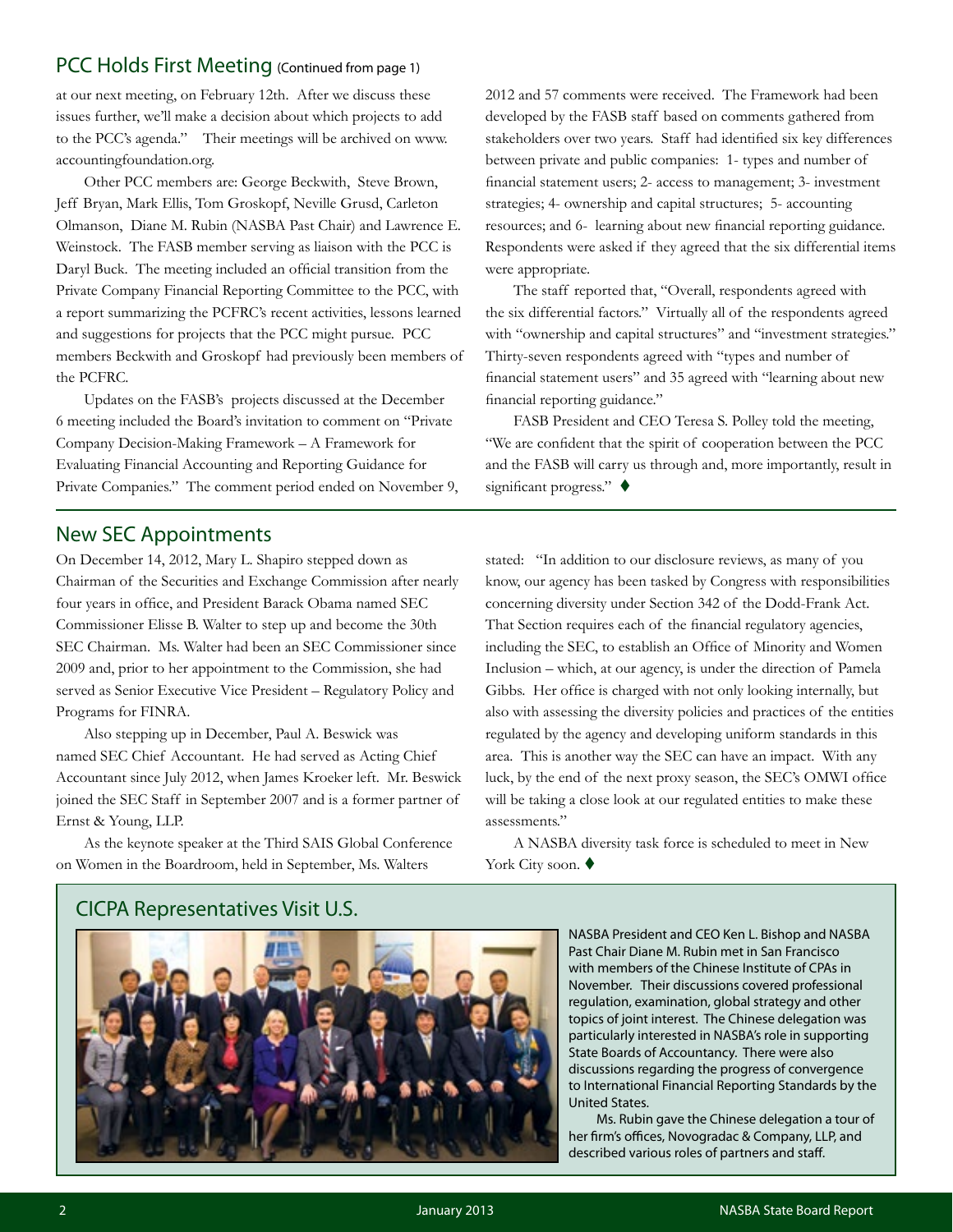# President's Memo

## **It's Going to be a Great Year**

On the day after Christmas, I noticed that only a core group of employees were working in our Nashville offices, so I decided to walk our three floors to personally thank each of them for being here for our customers and stakeholders. Near the end of my walk, I stopped by the work station of one of our examination team members to pass on my thanks and season's greetings. As I was about to walk away, the employee shook my hand and said, "It's going to be a great year. I like where we are going." Now this particular staff member is a serious guy, happens to be a Ph.D., but, more importantly, he is known to be a straight shooter. I don't know if he realized it, but he made my day.

In this forum I often talk about our leadership, both volunteer and staff, but it is rare that our critically important rank and file staff get a mention. The good doctor's comment, at the end of my



Ken L. Bishop

first year as CEO wherein there have been cutbacks, reassignments, physical moves and other changes, particularly the "I like where we are going" part, makes me believe we are doing some things right. His comment only augments the feedback from many staff members wherein the general theme is "I really like the new member focus" and "it makes me realize that I am doing something important." The fact is, there are no unimportant jobs at NASBA and all have a nexus to our mission.

It is likely that most CPAs have their first contact with Boards of Accountancy and NASBA when they initially apply for the Uniform CPA Examination. For international candidates, the first business conversation they may have with the U.S. may well be through NASBA. As NASBA has expanded services to include licensing, CPE Registry, legislation support, examination products and services, and more, the makeup of our consumers has become more diversified and complex. NASBA's professional staff in Nashville, New York City, Guam and San Juan provide on a daily basis high quality, efficient and reliable support to our myriad of stakeholders and customers. I often hear from individuals who share a story or example of extraordinary service they received during their business interchange with NASBA. We should all be grateful for the dedication of our well-qualified team.

A key responsibility of the NASBA staff is to provide support for our volunteer leadership, committees and task forces. They do an outstanding job of bringing our volunteers' ideas into life. Not enough can be said about the NASBA volunteers who give their time freely to projects in the public interest. These men and women take time out of their busy schedules to serve the Boards of Accountancy. Even during the holiday season, we had committee members taking time away from their families to be on conference calls related to professional exposure drafts. So my hat is off to the staff, but also to the dedicated volunteers they support throughout the year.

2013 is going to be a busy year for NASBA. We are undertaking an assessment of our IT and financial systems and will begin implementing changes, modernization and improvements this year. We are going into an important legislative year with critical bills in several states, and legislative activity in our territories (U.S. Virgin Islands, Guam and Puerto Rico) including an effort to wrap up the mobility effort. We are entering into new contract extensions providing stability and enhancements of the CPA Examination well into the future, including international delivery, and we continue to develop new products and services. Most importantly, we will begin implementation of our new strategic plan, wherein the focus on our members, the Boards of Accountancy, will be the driving force.

I have a high level of confidence that we will achieve and surpass our goals and expectations in this new year. With our visionary volunteers and leadership, and our very dedicated and capable staff, NASBA will continue to gain in effectiveness as your association. In short, "It's going to be a great year!"

*Semper ad meliora (Always toward better things).*

Jen L. Bolop

 *― Ken L. Bishop President and CEO*